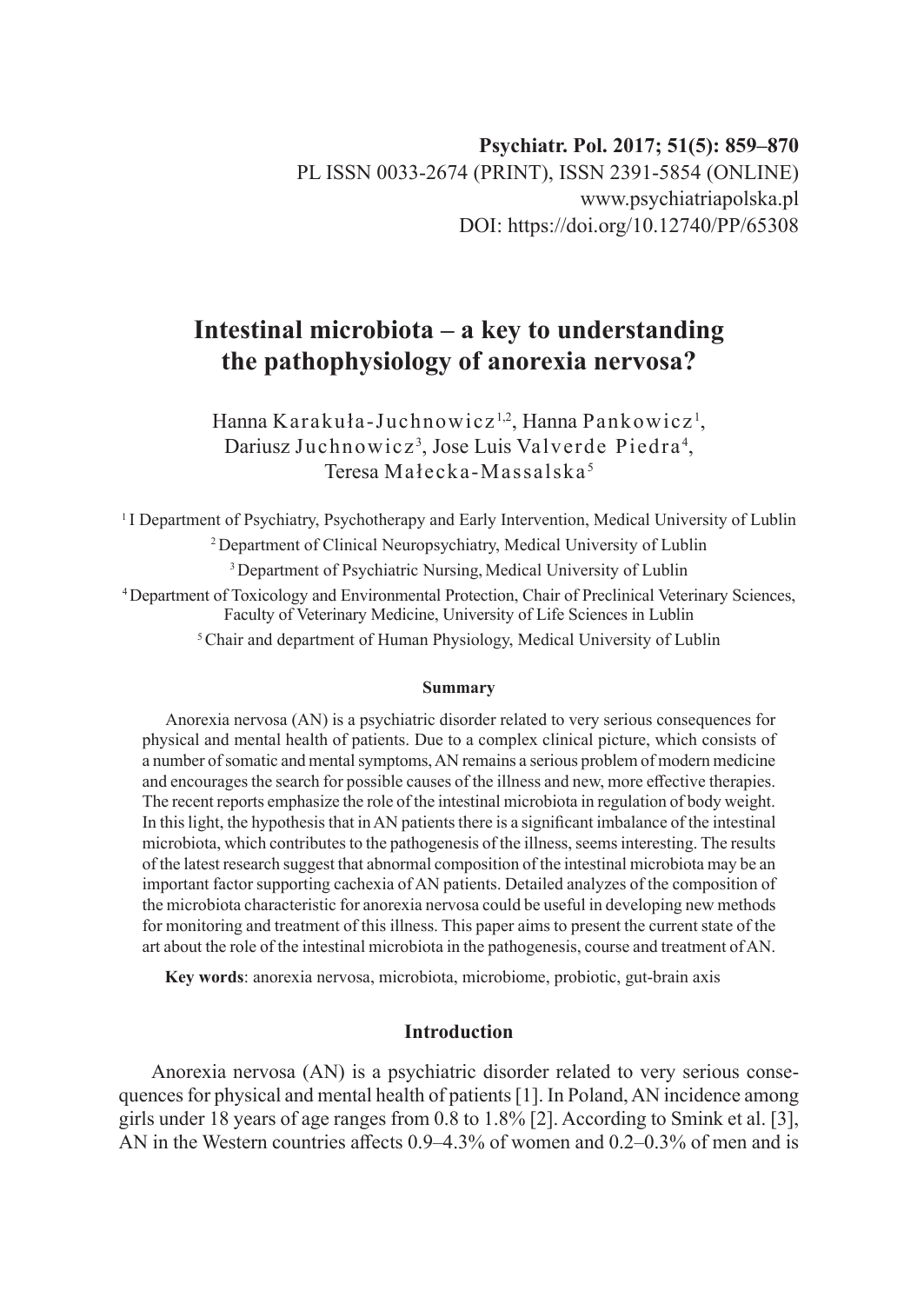considered one of the most dangerous chronic diseases, with mortality rate estimated at about 10% [4].

Malnutrition is considered a major cause of deaths in anorexia, in consequence often leads to anorexia-cachexia syndrome and the associated complications, especially heart failure and electrolyte abnormalities, as well as suicides [5, 1]. AN is characterized by rapidly progressive cachexia, leading to irreversible changes involving complex metabolic and endocrine disorders, and neurological diseases, including reduction in the total volume of the brain [6, 7].

Due to a complex clinical picture, which consists of a number of somatic and mental symptoms, AN remains a serious problem of modern medicine and encourages the search for possible causes of the illness and new, more effective therapies. However, despite the progress of medical knowledge, the etiology of anorexia nervosa remains unclear. Besides the complex psychological mechanisms, an important role of genetic factors in the genesis of the illness is emphasized [8, 9] as well as neuroregulation disorders, mainly in the serotonergic system [10]. Decreased appetite can also be the result of dysfunction of the immune system – with a pathological increase in the concentration of interleukin and interferon [11, 12], and neuroendocrine disorders related to the concentration of neuropeptides in regulating appetite [13]. Unfortunately, the above-described abnormalities do not translate as yet for effective methods of treatment. The role of intestinal microbiota in the pathogenesis and the course of anorexia nervosa has become recently the new and promising area of research.

The paper aim is to present the current state of the art about the role of the intestinal microbiota in the pathogenesis, course and treatment of AN. For this purpose, a review of the literature available in the databases of PubMed and the Google Scholar has been made by typing keywords: *microbiota, microbiome, anorexia nervosa, probiotic, gutbrain axis*, and the time descriptors: 2005–2015.

#### **Intestinal microbiota: definitions, composition, performed functions**

The term "microbiota" defines a community of commensal, symbiotic and pathogenic microorganisms residing in the human body [14]. Guts are the habitat for about 10<sup>13</sup>–10<sup>14</sup> microorganisms, mainly bacteria *Firmicutes* and *Bacteroidetes*, but also fungi, viruses, and archaea [15]. The gut microbiota significantly affects proper functioning of the human body, and because of its numerous and complex tasks, it is often referred to as the "forgotten organ" [16], responsible, among other things, for the energy balance of the body [17]. It takes part in digestion and fermentation of nutrients and in complex changes associated with the storage of energy obtained from food in the form of short-chain fatty acids [18]. In addition, it is responsible for the production of neurohormones, mainly serotonin [19], polyamines and vitamins B and K as well as the mineral metabolism and efficient functioning of the immune system [20, 21]. Increasingly, the crucial role of the microbiota in the gut-brain axis functioning is also emphasized [22] and even in the modulation of brain development by affecting its function on the basis of complex neuronal, endocrine and immune mechanisms [23].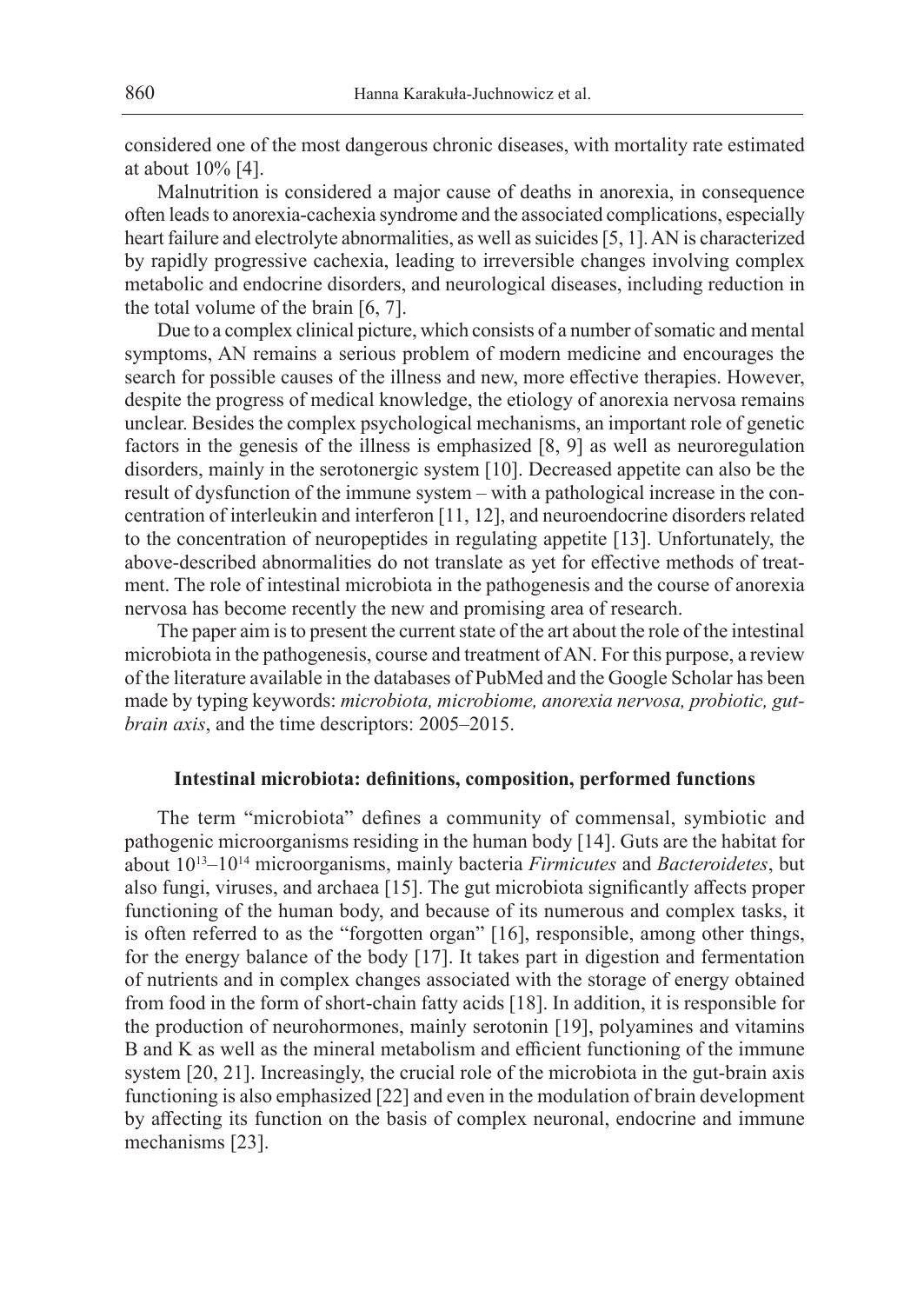#### **Intestinal dysbiosis and possible health consequences**

The term intestinal dysbiosis describes a condition in which the altered composition of the intestinal microbiota and its malfunction negatively influences the health of the host [24]. Dysbiosis affects the central nervous system by numerous interactions occurring in the gut-brain axis, mainly through an increase in the permeability of the intestinal barrier [25]. By participating in the maturation and exchange of enterocytes, intestinal microbiota facilitates proper functioning of intestinal epithelium, and thus plays a critical role in maintaining the continuity of that barrier [26]. Porous intestinal epithelium is the gateway for proinflammatory bacterial endotoxins such as lipopolysaccharide (LPS) of gram-negative commensal bacteria. LPS directly affects neuronal activity in the limbic system [27], and by the activation of microglia and proinflammatory cytokines, it is responsible for generalized inflammatory response observed in the course of most mental disorders [28].

As the gut microbiota highly influences the development of lymphoid tissue and differentiation of the immune system cells [29, 30], intestinal dysbiosis is responsible for the disorders of normal immune response with the observed advantage of proinflammatory cytokines and, as a consequence, the weakening of broadly understood immunity [31].

The gut dysbiosis also causes a significant decrease in the absorption of essential nutrients, such as vitamins and essential amino acids [32], and thus may lead to maintaining the state of cachexia observed in the undernourished individuals [33].

#### **The role of the intestinal microbiota in malnutrition and cachexia**

A close relationship between malnutrition and increased permeability of the intestinal barrier has long been known [34]. Research suggests that disorders of the barrier continuity are closely related to abnormal functioning of the gut-associated lymphoid tissue (GALT) and the onset of the acute phase reaction [34, 35]. In undernourished patients, activation of lymphocytes and enterocytes, a significant increase in plasma concentrations of proinflammatory IL-6 and CRP, were observed – which closely correlated with the severity of dietary restrictions and a decrease in the expression of anti-inflammatory IL-10. Muscle atrophy, especially characteristic of cachexia, is also associated with increased levels of proinflammatory cytokines such as TNF-α, IFNγ, IL-1, and IL-6 [36, 37].

TNF- $\alpha$  and IFN $\gamma$  seem to be essential modulators of intestinal barrier functioning as they act directly on the tight junctions of intestinal epithelium and thereby increase its permeability [38]. Therefore, it seems reasonable to suspect that malnutrition affects the intestinal barrier just through proinflammatory cytokines [35]. As explained by Genton et al. [35], altered composition of the gut microbiota observed in malnutrition may be both the cause of increased permeability of the intestinal barrier and the local inflammatory process as well as its consequence. These relationships are bidirectional and are intensified mutually as feedback. Bindels and Thissen [39] observed a similar mechanism in cancer cachexia, where inflammation resulting from the proliferative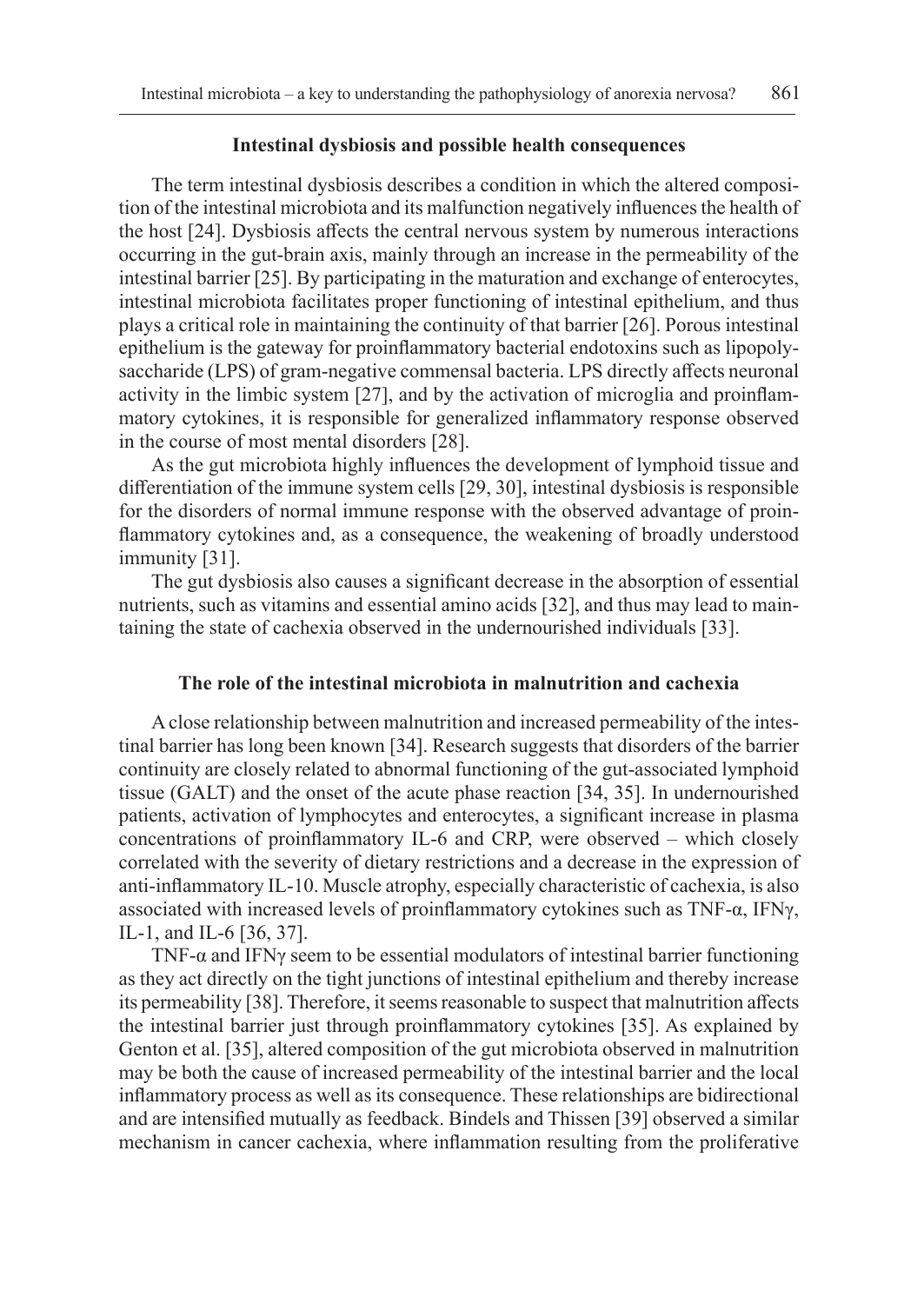process impaired the continuity of the intestinal barrier and led to dysbiosis. These authors suggest modifications to the gut microbiota composition using probiotics to seal the intestinal barrier and reduce inflammation in patients with cancer cachexia, which could have a positive impact on the regulation of body mass in this group of patients.

#### **Intestinal microbiota – the role in the regulation of body mass in obesity**

There is an increasing number of scientific reports indicating the important role of the intestinal microbiota in the regulation of body mass. Recently, many studies have been addressing the issue of the influence of microbiota on obesity development in both animal [40, 41] and in human models [42–45]. Conclusions from the research clearly indicate the involvement of the gut microbiota in the pathophysiology of obesity and the differences in its composition in overweight and underweight individuals. Turnbaugh et al. [44] in a number of works emphasize the increased numbers of bacteria from groups *Bacteroidetes* and *Firmicutes* in the guts of obese individuals compared with those of normal weight. In obese subjects predominance of intestinal bacteria from the group *Lactobacillus* was also observed [45]. In turn, an interesting study conducted on animals showed that transplantation of the gut microbiota from the obese mice (DIO, i.e., diet-induced obesity) into mice lacking microbiota (GF, i.e., germ-free mice) resulted in the latter in a tendency to accelerate the deposition of body fat than after transplantation of microbiota from lean mice [42]. In another experiment it has been shown that, in contrast to mice with gut microbiota, GF animals do not have a tendency to gain weight despite eating a high-fat and carbohydrate diet [41]. All these reports tend to reflect on the fundamental importance of the gut microbiota in maintaining health and normal body weight and probably that is why the interest, which initiated research into the role of gut bacteria in obesity, quickly covered the opposite pole of disorders, focusing lately on the problem of anorexia.

## **Intestinal microbiota – the role in the regulation of body mass in anorexia nervosa**

Based on the latest reports [46–49], we may suspect that the gut dysbiosis observed in patients with anorexia nervosa significantly affects the course of the illness, and any modifications to the intestinal microbiota can become in the near future a helpful therapy for this disorder.

## Animal studies

In 2013, a group of Spanish scientists published the results of the research on rats, which show significant differences in the composition of gut microbiota in the course of anorexia and significant correlation between the composition of microbiota and the plasma concentration of hormones regulating appetite – leptin and ghrelin [50]. In the group of rats with special dietary needs, a significant increase in the number of bacteria and archaea, such as *Proteobacteria, Bacteroides, Clostridium, Enterococcus,*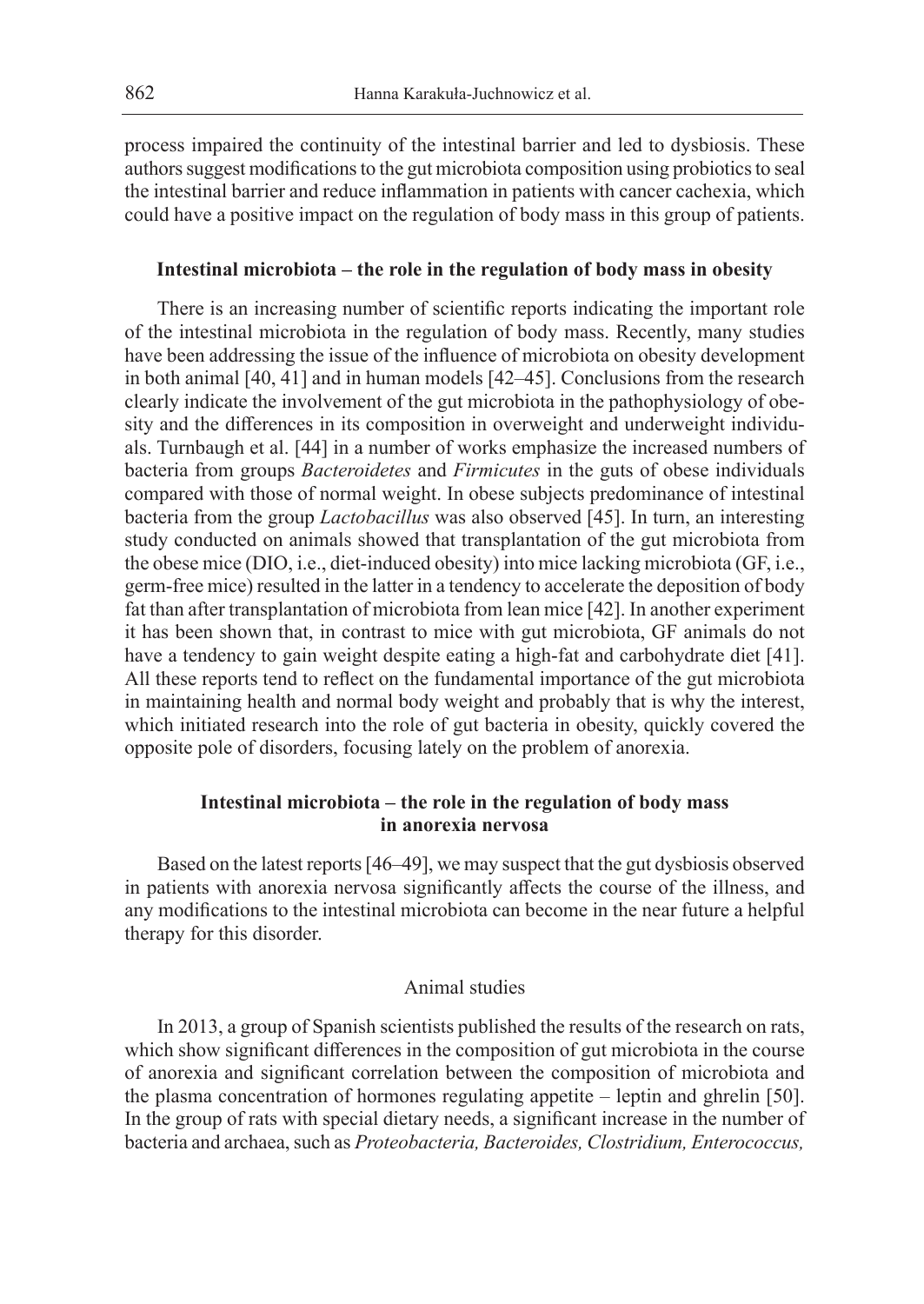*Prevotella,* and *M. smithii,* and a reduction in the number of bacteria *Actinobacteria, Firmicutes, Bacteroidetes, B. coccoides, E. rectale, Lactobacillus,* and *Bifidobacterium,*  was noted compared with the group of normally nourished rats. The study also reported a positive correlation between the number of bacteria of the genera *Bifidobacterium*  and *Lactobacillus* and plasma leptin levels, and a negative correlation between that same level of plasma leptin and the number of bacteria *Clostridium, Bacteroides* and *Prevotella*. On the other hand, the plasma ghrelin levels correlated positively with the amount of *Bacteroides* and *Prevotella*, and negatively with the *Bifidobacterium, Lactobacillus, B. coccoides,* and *Eubacterium rectale*. These data suggest a significant effect of the gut microbiota on the regulation of appetite.

On the other hand, Jesus et al [51]. in 2014 described the functioning of intestinal barrier in activity-based anorexia in mice. This experimental animal model of anorexia combines increased physical activity often observed in the course of the illness, with limited supply of food. In the experimental mice, there was an increase in intestinal barrier permeability, reduced expression of Claudin-1 and histological changes of the intestinal wall, which may suggest a dysfunction in intestinal barrier in the course of anorexia.

One of the studies in animal models also showed that transplantation of bacteria species *Christensenella minuta* into the intestine of mice affected the inhibition of weight gain in these animals by changing the composition of the gut microbiota [52]. The results of these diverse studies confirm the important role of gut microbiota in regulation of body weight and the development of anorexia.

### Human subjects research

In 2009, a group of French researchers examined stool samples from 20 obese patients, 9 patients suffering from anorexia nervosa and 20 healthy volunteers with normal weight in terms of the number of bacteria from groups *Bacteroidetes, Firmicutes* and *Lactobacillus,* and archaea *Methanobrevibacter smithii* [46]. The results confirmed the increased amount of the *Lactobacillus*  genus in obese patients. At the same time it was shown that the concentration of archaea *Methanobrevibacter smithii* in patients suffering from AN was much higher than the amount of the species observed in both obese volunteers and those with normal body weight. Apart from a clear increase in the species *Methanobrevibacter smithii* in the microbiota, bacterial profile of patients with AN did not differ significantly from that observed among the group of volunteers and presented a similar number of bacteria of the genera *Bacteroidetes, Firmicutes* and *Lactobacillus*. This growth may result from an adaptive mechanism that allows anorexic patients optimal use of the low-energy food. As the species *Methanobrevibacter smithii* belongs to the methanogens, i.e., anaerobic archaea, in which the main product of respiration is methane produced from the hydrogen and carbon dioxide [53], its increased numbers in the intestine of malnourished person enables efficient transformation of nutrients into calories, and increased energy. Those archaea, by reducing the amount of free hydrogen in the intestine, increase the fermentation yield of non-digestible polysac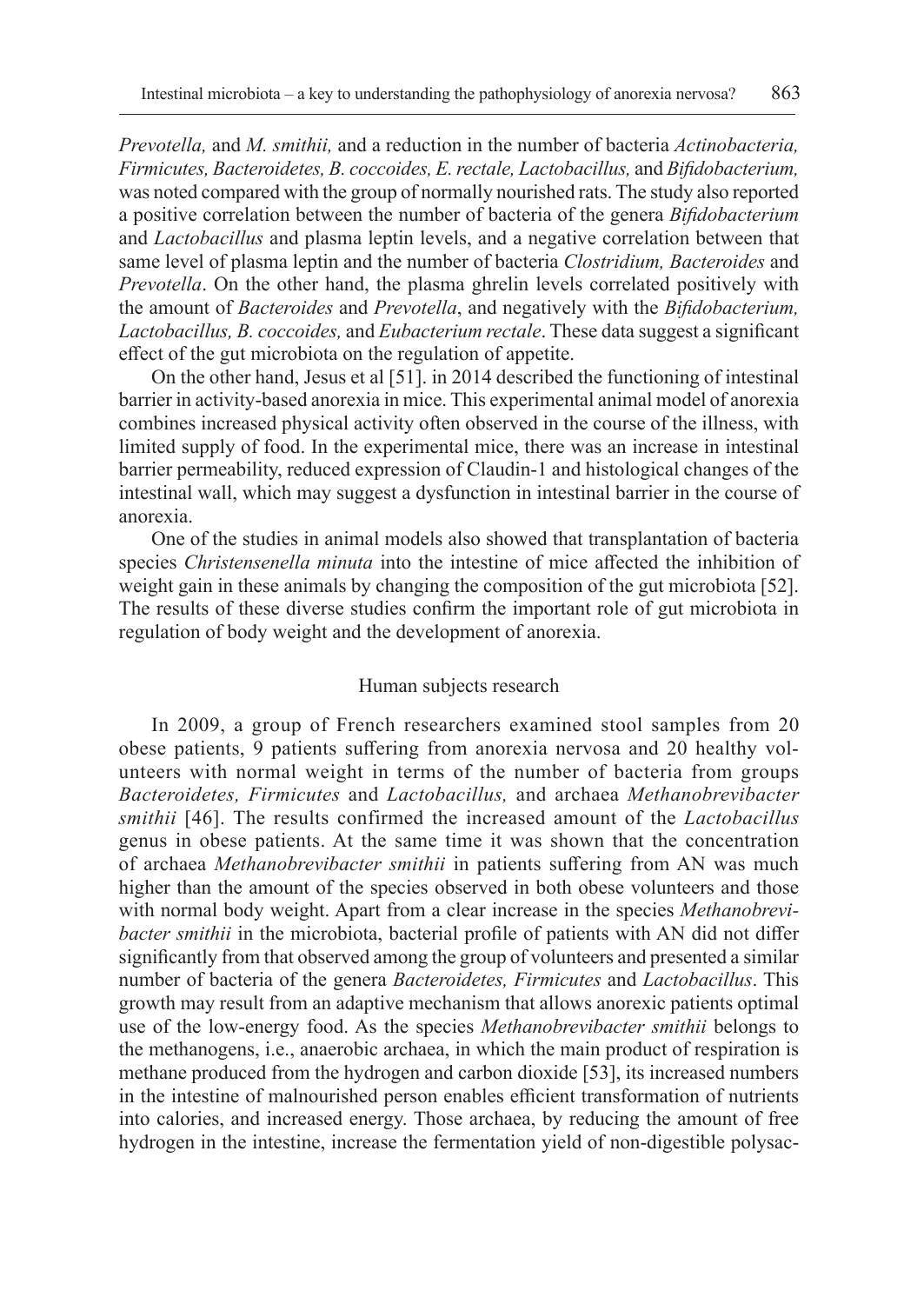charides (components of fiber) to absorbable, short-chain fatty acids by the bacteria *Bacteroides* and *Firmicutes* [54, 55].

Another explanation for this may be the relationship of methanogens presence in the intestine with the occurrence of constipations, which are more frequent in patients with anorexia [56]. In 1990 Fiedorek et al. [57] observed an increased amount of methanogenic bacteria in people suffering from constipation. Regardless of the causes of these differences, the results of the described research may have important diagnostic and therapeutic effect in the context of eating disorders.

In turn, the study of a single stool sample of patient with anorexia nervosa [58] led to the identification of 11 new species of bacteria of the *Firmicutes* type (n57*), Bacteroidetes* (n52) and *Actinobacteria* (n52). This may suggest the existence of significant differences in the composition of the gut microbiota in the course of anorexia, but on the basis of a single study, it is difficult to assess how the identified species are specific to anorexia nervosa. It is worth noting that the patient participating in the study suffered from extreme malnutrition, and her BMI was 10.4 kg/m<sup>2</sup>. Another analysis of stool sample from the same patient revealed the presence of four species of microeukaryotes previously never identified in the human intestine [59]. They were: *Tetratrichomonas sp., Aspergillus ruber, Penicillium solitum* and *Cladosporium bruhnei*. At the same time the diversity of fungi described in the study was limited to 10 species, the presence of which correlated with the type of patient's diet. The results of this study draw our attention to the role of eukaryotes in the composition of the gut microbiota.

Also, in a study of 2015, Morita et al. [48] demonstrated the occurrence of the gut dysbiosis in patients with AN. Comparing the stool samples of 25 women suffering from anorexia nervosa (14 with restrictive type of anorexia and 11 with bulimic type of anorexia) with samples of 21 healthy volunteers from the same age group, Japanese researchers found significant differences in the composition of microbiota of anorexic patients. In these women, regardless of the type of diagnosed anorexia, there was a significant decrease in the intestinal bacteria and the reduced level of bacteria of the genus *Clostridium coccoides, Clostridium leptum* and *Bacteroides fragilis*  compared with healthy controls. Patients with anorexia also had less enteric bacteria *Lactobacillus plantarum* and *Streptococcus*. These results confirm the hypothesis that the gut microbiota in patients with anorexia nervosa is significantly different from that observed in healthy subjects.

One of the latest research exploring the relationships between gut microbiota and anorexia is the one carried out in 2015 by Kleiman et al. [49]. The study characterizes gut microbiota composition of 16 patients with anorexia nervosa at baseline and after treatment completion, with weight gain. The results were compared with the results of 12 healthy controls. In AN patients there were observed significant differences in the microbiota composition at the beginning of the treatment and after weight gain. Both the total number of enteric bacteria and their taxonomic diversity were significantly lower in patients prior to treatment. After weight gain, these indicators were clearly improved, but were still significantly lower than in the healthy control group. In addition, there was a significant correlation between the increase in the number and taxonomic diversity of enteric bacteria and the improvement of the mood among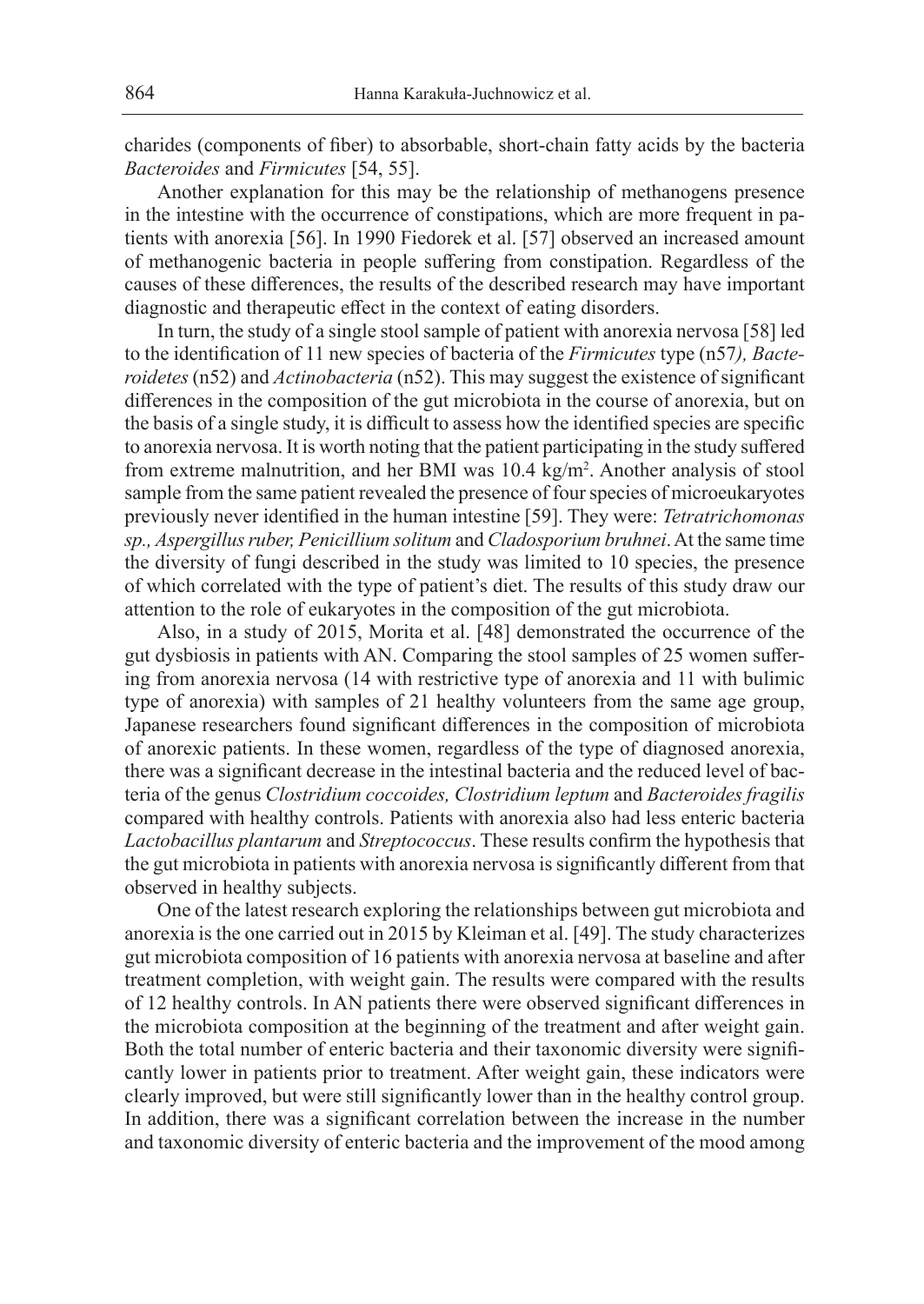respondents assessed using the Beck Depression Inventory, and the Beck Anxiety Inventory.

It is worth mentioning that in recent years a number of scientific studies have confirmed the effect of gut microbiota on the mood and behavior through its participation in the proper functioning of the gut-brain axis [60–62]. Further it has been demonstrated that modification of the gut microbiota with probiotic bacteria may have a significant effect on reducing the amount and severity of symptoms of depression and anxiety [63–66]. In the light of these reports we may suspect that the changes in the microbiota composition observed in patients with anorexia are closely associated with comorbid symptoms, such as anxiety and depressed mood.

Based on the research of Kleiman et al. [49], it is certainly difficult to draw the unambiguous conclusion that gut dysbiosis is a direct cause or effect of observed anorexia nervosa symptoms. Perhaps it is the result of drastic dietary restrictions used by patient, which does not exclude its participation in the development of comorbid depressive symptoms and anxiety, as well as progressive weight loss. Therefore, it seems reasonable to suppose that the modification of the gut microbiota composition, particularly as regards its diversity, could have important therapeutic effect by reducing the severity of the symptoms of anorexia, normalization of weight loss, and the improvement of the mood of patients.

Further studies require identification of specific species of bacteria, the supplementation or elimination of which would directly affect restoration of normal body weight. The currently ongoing clinical study in Denmark aimed at a thorough analysis of 50 patients with anorexia by the microbiota sequencing, and – for comparison – 50 healthy women, may be helpful [67]. Comparison of the composition of the gut microbiota in such a large group of respondents can provide many valuable data, crucial to the search for new ways of AN therapy. Completion of research is planned for October 2016.

Another study that indicates an interest in the described subject is currently underway in Croatia and is intended to demonstrate the effectiveness of supplementation with the probiotic *Lactobacillus reuteri* in the treatment of gastrointestinal motility disorders in children and adolescents with anorexia [68].

Finally, also the research analyzing the relationship between the development of anorexia and bacterial antigens influencing the regulation of appetite by molecular mimicry, is worth mentioning. Fetissov et al., described the presence of autoantibodies against neuropeptides regulating appetite in patients with eating disorders [69, 70] and related the production of these autoantibodies with changes in the composition of the gut microbiota [71]. Whereas, in 2014 a group of French scientists identified a bacterial protein, ClpB, which can significantly affect the regulation of appetite and the development of eating disorders [47]. This protein is secreted mainly by commensal bacteria of the species *Escherichia coli* and by some pathogenic strains, it induces in the organism the production of autoantibodies of the IgG group that can mimic α-melanocortin and react with its receptor. Hypothalamic melanocortin (α-MSH) is involved in the control of normal food intake and indirectly corresponds to a feeling of satiety. Therefore, the activation of the melanocortin receptor (Mc4r), located in the hypothalamus and other brain regions by autoantibodies against ClpB may induce anorexia by affecting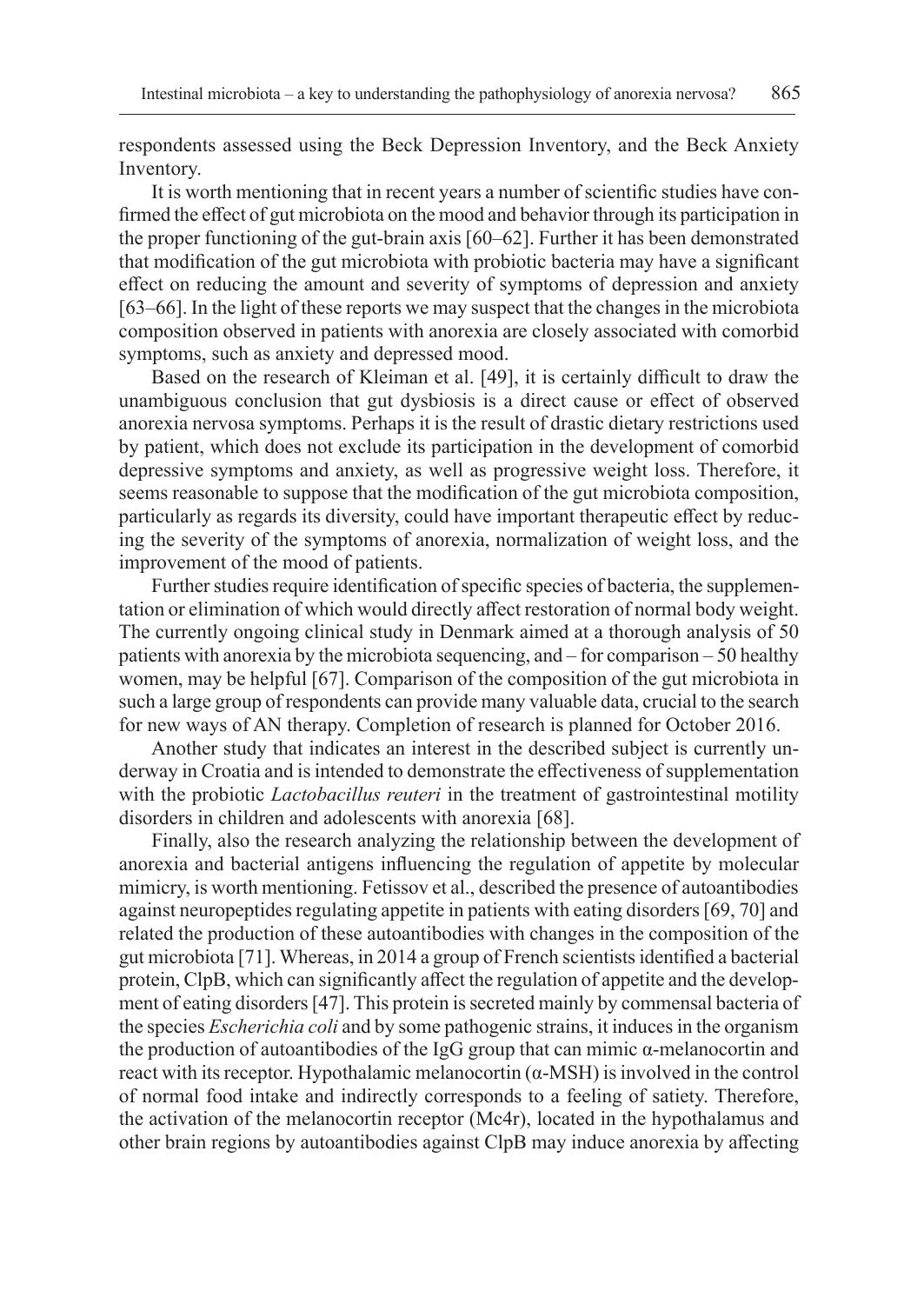the regulation of food intake. For confirmation of this thesis the researchers applied *E. coli* producing ClpB protein or bacteria lacking the substance to the gut of mice. In the first group of mice, the decrease in food intake and an increase in the level of anti-ClpB were observed, while in the second group – the changed eating habits or antibody concentrations were not reported.

Further, it was demonstrated that plasma levels of antibodies against ClpB and α-MSH were significantly higher in studied patients with eating disorders such as anorexia, bulimia and BED than in the general population. These data may suggest the importance of ClpB protein expression by intestinal bacteria for the development of eating disorders, however, more research is needed to confirm this theory and its possible use for therapeutic purposes.

#### **Recapitulation**

The presented studies are the proof of the important role of gut microbiota in the pathogenesis and course of anorexia nervosa. At the present stage, our knowledge of the complex relationships between the microbiota composition and the development of anorexia is still limited and does not translate into concrete, confirmed by tests, therapeutic effect suggestions. The development of new therapies based on these very promising reports is currently a great scientific challenge. The relationship between gut microbiota and eating disorders undoubtedly requires further multidirectional research, however, our present knowledge is sufficient to assume that microbiota will be an effective therapeutic target in the treatment of anorexia. As the data confirm the beneficial effect of probiotics and prebiotics supplementation on the course of treatment of patients with malnutrition of variable etiology [34], principally through their capacity to modify the composition of the gut microbiota, it seems reasonable to use the same means in the treatment of anorexia. Of course it is difficult to expect that changes in microbiota will become a recipe for all the symptoms of anorexia, but it certainly can help to normalize body weight and regulate it at a later stage of treatment, improve mood and reduce anxiety levels, and thus will make the treatment more effective and less onerous for patients.

The results of previous studies are very promising and create a solid base for exploration of innovative methods of treatment of anorexia nervosa based on the modification of the gut microbiota.

#### **References**

- 1. Papadopoulos FC, Ekbom A, Brandt L, Ekselius L. *Excess mortality, causes of death and prognostic factors in anorexia nervosa*. Brit. J. Psychiat. 2009; 194(1): 10–17.
- 2. Namysłowska I. *Zaburzenia odżywiania jadłowstręt psychiczny i bulimia*. Przewodnik Lekarza 2000; 3(6): 88–91.
- 3. Smink FR, Hoeken van D, Hoek HW. *Epidemiology of eating disorders: Incidence, prevalence and mortality rates*. Curr. Psychiat. Rep. 2012; 14(4): 406–414.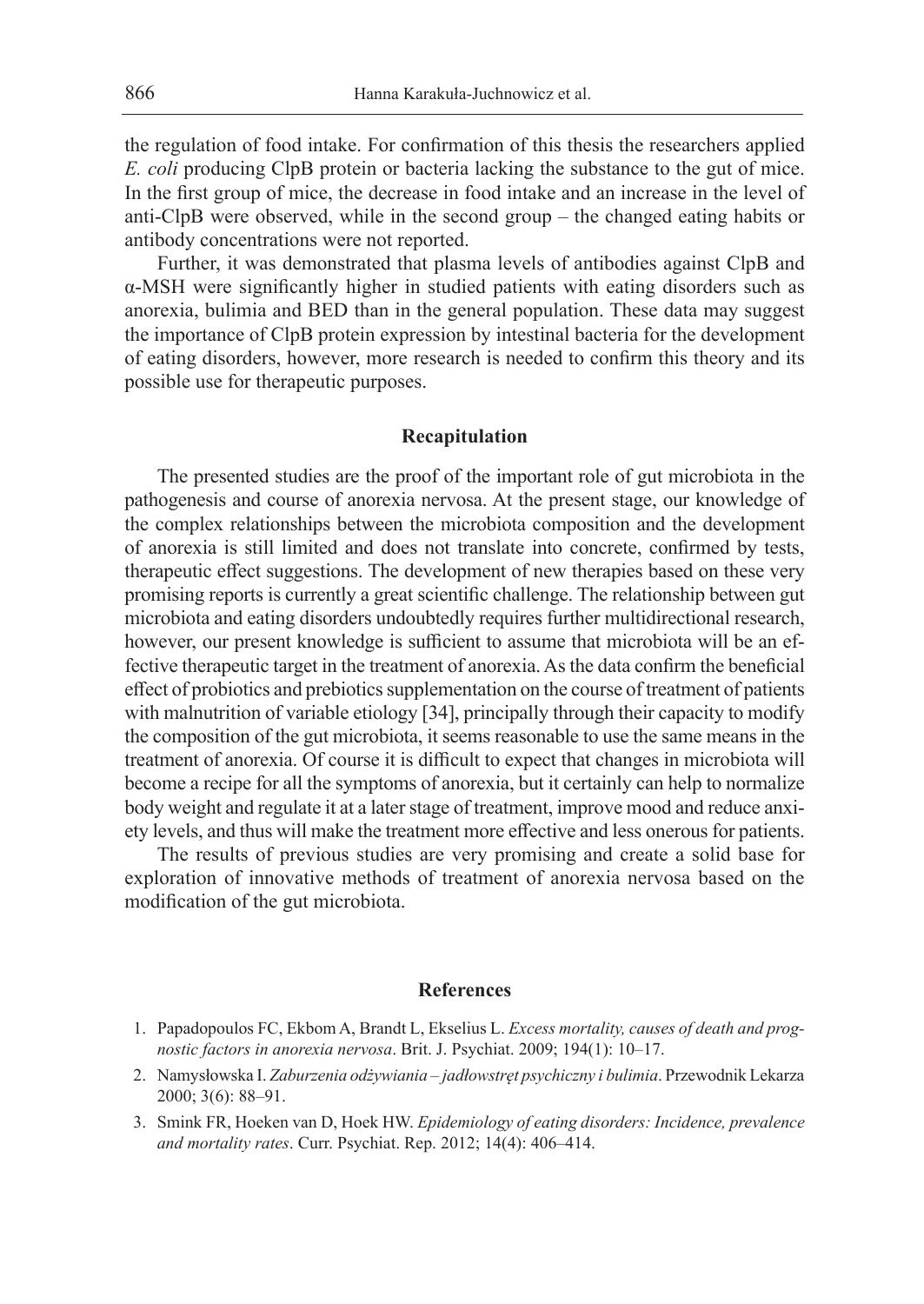- 4. Birmingham CL, Su J, Hlynsky JA, Goldner EM, Gao M. *The mortality rate from anorexia nervosa*. Int. J. Eat. Disorder 2005; 38(2): 143–146.
- 5. Józefik B. *Epidemiologia zaburzeń odżywiania się*. In: Józefik B. ed. *Anoreksja i bulimia psychiczna*, 2nd edition. Krakow: Jagiellonian University Press; 1999, p. 22–29.
- 6. Śmiech A, Rabe-Jabłońska J. *Strukturalne i czynnościowe odchylenia w badaniach neuroobrazowych u osób chorych na jadłowstręt psychiczny*. Postępy Psychiatrii i Neurologii 2006; 15: 17–21.
- 7. 7. Titova OE, Hjorth OC, Schlöth HB, Brooks SJ. *Anorexia nervosa is linked to reduced brain structure in reward and somatosensory regions: A meta-analysis of VBM studies*. BMC Psychiatry 2013; 13: 110. DOI: 10.1186/1471-244x-13-110.
- 8. 8. Bulik CM, Tiozzi F. *Genetics in eating disorders: State of science*. CNS Spectrums. 2004; 9(7): 511–515.
- 9. 9. Karlik A, Korman E, Maceluch J, Niedziela M. *Analiza molekularna fragmentu genu dla drugiego typu receptora kortykoliberyny w jadłowstręcie psychicznym*. Psychiatr. Pol. 2008; 42(2): 209–218.
- 10. Kaye WH, Frank GK, Bailer UF, Henry SE, Meltzer CC, Price JC et al. *Serotonin alterations in anorexia and bulimia nervosa: New insights from imaging studies*. Physiol. Behav. 2005; 85(1): 73–81.
- 11. Plata-Salaman CR. *Cytokines and feeding*. Int. J. Obes. Relat. Metab. Disord. 2001; 25(Suppl. 5): S48–S52.
- 12. Solmi M, Veronese N, Favaro A, Santonastaso P, Manzato E, Sergi G et al. *Inflammatory cytokines and anorexia nervosa: A meta-analysis of cross-sectional and longitudinal studies*. Psychoneuroendocrinology 2015; 51: 237–252.
- 13. Smitka K, Papezova H, Vondra K, Hill M, Hainer V, Nedvidkova J. *The role of "mixed" orexigenic and anorexigenic signals and autoantibodies reacting with appetite-regulating neuropeptides and peptides of the adipose tissue-gut-brain axis: Relevance to food intake and nutritional status in patients with anorexia nervosa and bulimia nervosa*. Int. J. Endocrinol. 2013; 483145. DOI: 10.1155/2013/483145.
- 14. Lederberg J, McCray AT. *'Ome Sweet' Omics a genealogical treasury of words*. Scientist 2001; 15(7): 8.
- 15. Dethlefsen L, McFall-Ngai M, Relman DA. *An ecological and evolutionary perspective on human-microbe mutualism and disease*. Nature 2007; 449(7164): 811–818.
- 16. O'Hara AM, Shanahan F. *The gut flora as a forgotten organ*. EMBO Rep. 2006; 7(7): 688–693.
- 17. Bäckhed F, Ding H, Wang T, Hooper LV, Koh GY, Nagy A, Semenkovich CF, Gordon JI. *The gut microbiota as an environmental factor that regulates fat storage*. P. Natl. Acad. Sci. USA 2004; 101(44): 15718–15723.
- 18. Gill SR, Pop M, Deboy RT, Eckburg PB, Turnbaugh PJ, Samuel BS et al. *Metagenomic analysis of the human distal gut microbiome*. Science 2006; 312(5778): 1355–1359.
- 19. Kastin AJ, Pan W. *Concepts for biologically active peptides*. Curr. Pharm. Design. 2010; 16(30): 3390–3400.
- 20. Ouwehand A, Isolauri E, Salminen S. *The role of the intestinal microflora for the development of the immune system in early childhood*. Eur. J. Nutr. 2002; 41(Suppl. 1): 132–137.
- 21. Chow J, Lee SM, Shen Y, Khosravi A, Mazmanian SK. *Host-bacterial symbiosis in health and disease*. Adv. Immunol. 2010; 107: 243–274.
- 22. Cryan JF, Dinan TG. *Mind-altering microorganisms: The impact of the gut microbiota on brain and behaviour*. Nat. Rev. Neurosci. 2012; 13(10): 701–712.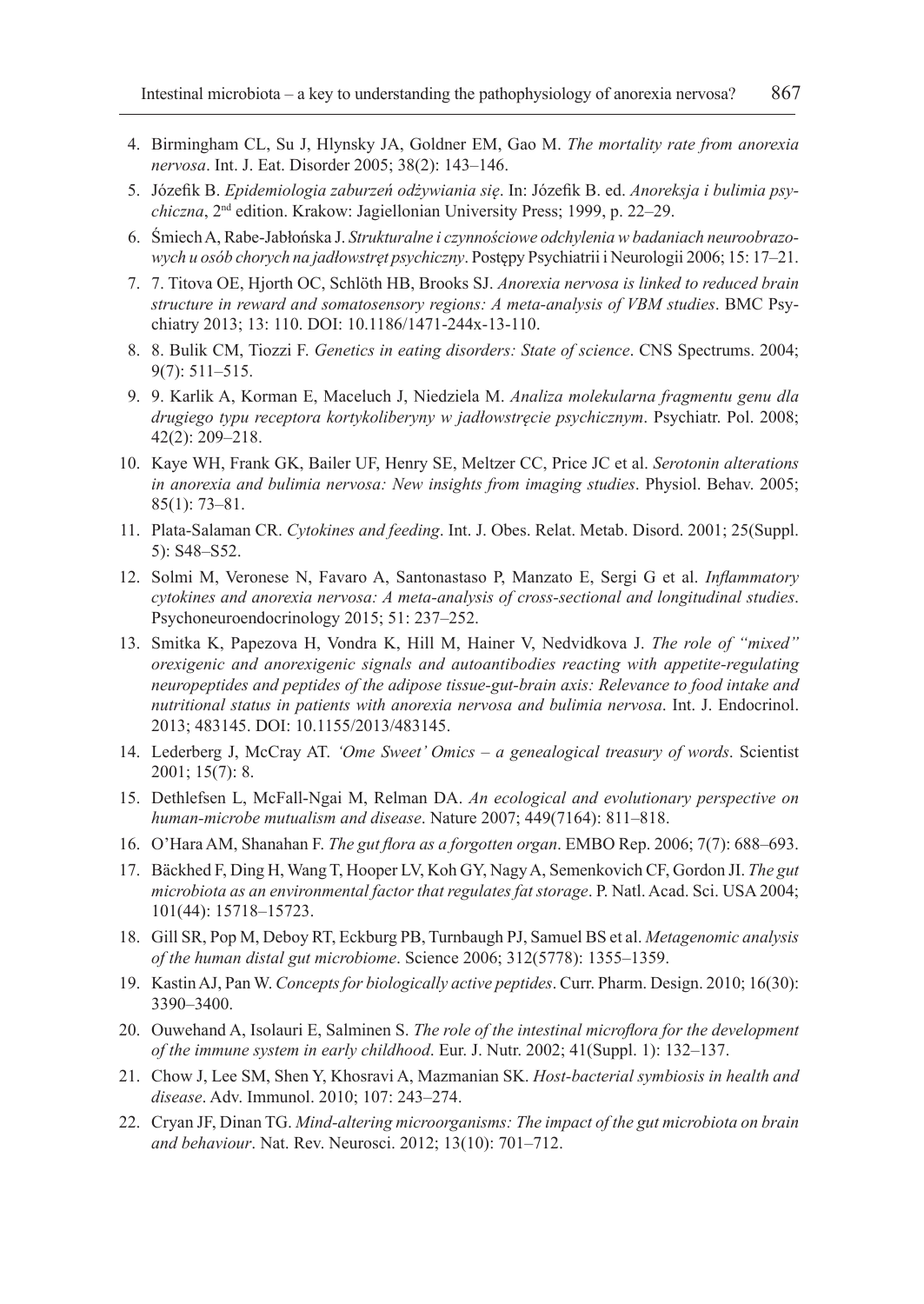- 23. Douglas-Escobar M, Elliott E, Neu J. *Effect of intestinal microbial ecology on the developing brain*. JAMA Pediatr. 2013; 167(4): 374–379.
- 24. Fond G, Boukouaci W, Chevalier G, Reqnault A, Eberl G, Hamdani N et al. *The ''psychomicrobiotic'': Targeting microbiota in major psychiatric disorders: A systematic review*. Pathol. Biol. 2015; 63(1): 35–42.
- 25. Bercik P, Collins SM, Verdu EF. *Microbes and the gut-brain axis*. Neurogastroent. Motil 2012; 24(5): 405–413.
- 26. Groschwitz KR, Hogan SP. *Intestinal barrier function: Molecular regulation and disease pathogenesis*. J. Allergy Clin. Immun. 2009; 124(1): 3–20.
- 27. Haba R, Shintani N, Onaka Y, Wang H, Takenaga R, Hayata A et al. *Lipopolysaccharide affects exploratory behaviors toward novel objects by impairing cognition and/or motivation in mice: Possible role of activation of the central amygdala*. Behav. Brain Res. 2012; 228(2): 423–431.
- 28. Qin L, Wu X, Block ML, Liu Y, Breese GR, Hong JS et al. *Systemic LPS causes chronic neuroinflammation and progressive neurodegeneration*. Glia. 2007; 55(5): 453–462.
- 29. Cebra JJ. *Influences of microbiota on intestinal immune system development*. Am. J. Clin. Nutr. 1999; 69(5): 1046S–1051S.
- 30. Min YW, Rhee PL. *The role of microbiota on the gut immunology*. Clin. Ther. 2015; 37(5): 968–975.
- 31. Sommer F, Backhed F. *The gut microbiota masters of host development and physiology*. Nat. Rev. Microbiol. 2013; 11(4): 227–238.
- 32. Resta SC. *Effects of probiotics and commensals on intestinal epithelial physiology: Implications for nutrient handling*. J. Physiol. 2009; 587(Pt 17): 4169–4174.
- 33. Sheridan PO, Bindels LB, Saulnier DM, Reid G, Nova E, Holmgren K et al. *Can prebiotics and probiotics improve therapeutic outcomes for undernourished individuals?* Gut Microbes. 2014; 5(1): 74–82.
- 34. Welsh FK, Farmery SM, MacLennan K, Sheridan MB, Barclay GR, Guillou PJ et al. *Gut barrier function in malnourished patients*. Gut. 1998; 42(3): 396–401.
- 35. Genton L, Cani PD, Schrenzel J. *Alterations of gut barrier and gut microbiota in food restriction, food deprivation and protein-energy wasting*. Clin. Nutr. 2015; 34(3): 341–349.
- 36. Argiles JM, Busquets S, Lopez-Soriano FJ. *Cytokines in the pathogenesis of cancer cachexia*. Curr. Opin. Clin. Nutr. 2003; 6(4): 401–406.
- 37. Dodson S, Baracos VE, Jatoi A, Evans WJ, Cella D, Dalton JT et al. *Muscle wasting in cancer cachexia: Clinical implications, diagnosis, and emerging treatment strategies*. Annu. Rev. Med. 2011; 62: 265–279.
- 38. Watson CJ, Hoare CJ, Garrod DR, Carlson GL, Warhurst G. *Interferon-gamma selectively increases epithelial permeability to large molecules by activating different populations of paracellular pores*. J. Cell Sci. 2005; 118(Pt 22): 5221–5230.
- 39. Bindels LB, Thissen JP. *Nutrition in cancer patients with cachexia: A role for the gut microbiota?*  Clin. Nutr. Exp. 2016; 6: 74–82.
- 40. Bäckhed F, Manchester JK, Semenkovich CF, Gordon JI. *Mechanisms underlying the resistance to diet-induced obesity in germ-free mice*. P. Natl. Acad. Sci. USA 2007; 104(3): 979–984.
- 41. Turnbaugh PJ, Bäckhed F, Fulton L, Gordon JI. *Diet-induced obesity is linked to marked but reversible alterations in the mouse distal gut microbiome*. Cell Host Microbe. 2008; 3(4): 213–223.
- 42. Ley RE, Turnbaugh PJ, Klein S, Gordon JI. *Microbial ecology: Human gut microbes associated with obesity*. Nature 2006; 444(7122): 1022–1023.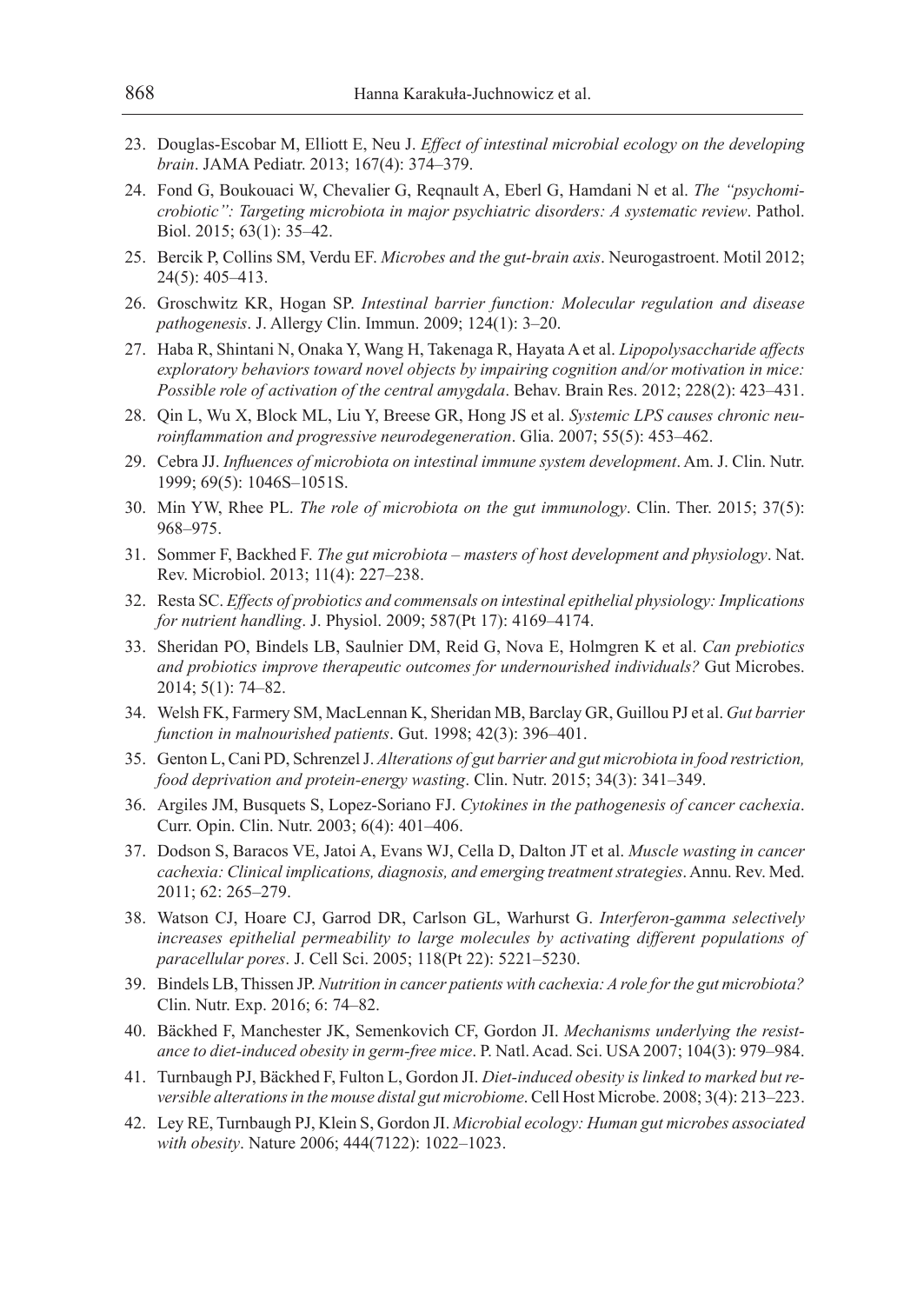- 43. Turnbaugh PJ, Ley RE, Mahowald MA, Magrini V, Mardis ER, Gordon JI. *An obesity-associated gut microbiome with increased capacity for energy harvest*. Nature 2006; 444(7122): 1027–1031.
- 44. Turnbaugh PJ, Hamady M, Yatsunenko T, Cantarel BL, Duncan A, Ley RE et al. *A core gut microbiome in obese and lean twins*. Nature 2009; 457(7228): 480–484.
- 45. Million M, Maraninchi M, Henry M, Armougom F, Richet H, Carrieri P et al. *Obesity-associated gut microbiota is enriched in* Lactobacillus reuteri *and depleted in* Bifidobacterium animalis *and* Methanobrevibacter smithii. Int. J. Obesity (Lond.). 2012; 36(6): 817–825.
- 46. Armougom F, Henry M, Vialettes B, Raccah D, Raoult D. *Monitoring bacterial community of human gut microbiota reveals an increase in* Lactobacillus *in obese patients and* Methanogens *in anorexic patients*. PLoS One 2009; 4(9): e7125. DOI: 10.1371/journal.pone.0007125.
- 47. Tennoune N, Chan P, Breton J, Legrand R, Chabane YN, Akkermann K et al. *Bacterial ClpB heat-shock protein, an antigen-mimetic of the anorexigenic peptide alpha-MSH, at the origin of eating disorders*. Transl. Psychiat. 2014; 4: e458. DOI: 10.1038/tp.2014.98.
- 48. Morita C, Tsuji H, Hata T, Gondo M, Takakura S, Kawai K et al. *Gut dysbiosis in patients with anorexia nervosa*. PLoS One 2015; 10(12): e0145274. DOI: 10.1371/journal.pone.0145274.
- 49. Kleiman SC, Watson HJ, Bulik-Sullivan EC, Huh EY, Tarantino LM, Bulik CM et al. *The intestinal microbiota in acute anorexia nervosa and during renourishment: Relationship to depression, anxiety, and eating disorder psychopathology*. Psychosom. Med. 2015; 77(9): 969–981.
- 50. Queipo-Ortuño MI, Seoane LM, Murri M, Pardo M, Gomez-Zumaquero JM, Cardona F et al. *Gut microbiota composition in male rat models under different nutritional status and physical activity and its association with serum leptin and ghrelin levels*. PLoS One 2013; 8(5): e65465. DOI: 10.1371/journal.pone.0065465.
- 51. Jesus P, Ouelaa W, Francois M, Riachya L, Guerina Ch, Azizd M et al. *Alteration of intestinal barrier function during activity-based anorexia in mice*. Clin. Nutr. 2014; 33(6): 1046–1053.
- 52. Goodrich JK, Waters JL, Poole AC, Sutter JL, Koren O, Blekhman R et al. *Human genetics shape the gut microbiome*. Cell 2014; 159(4): 789–799.
- 53. Walker A. *Say hello to our little friends*. Nat. Rev. Microbiol. 2007; 5: 572–573.
- 54. Stams AJM. *Metabolic interactions between anaerobic bacteria in methanogenic environments*. Anton. Leeuw. Int. J. G. 1994; 66(1–3): 271–294.
- 55. Hoffmann Ch, Dollive S, Grunberg S, Chen J, Li H, Wu GD et al. *Archaea and fungi of the human gut microbiome: Correlations with diet and bacterial residents*. PLoS One 2013; 8(6):e66019. DOI: 10.1371/journal.pone.0066019.
- 56. Chiarioni G, Bassotti G, Monsignori A, Menegotti M, Salandini L, Di Matteo G et al. *Anorectal dysfunction in constipated women with anorexia nervosa*. Mayo Clin. Proc. 2000; 75(10): 1015–1019.
- 57. Fiedorek SC, Pumphrey CL, Casteel HB. *Breath methane production in children with constipation and encopresis*. J. Pediatr. Gastr. Nutr. 1990; 10(4): 473–477.
- 58. Pfleiderer A, Lagier JC, Armougom F, Robert C, Vialettes B, Raoult D. *Culturomics identified 11 new bacterial species from a single anorexia nervosa stool sample*. Eur. J. Clin. Microbiol. 2013; 32(11): 1471–1481.
- 59. Gouba N, Raoult D, Drancourt M. *Gut microeukaryotes during anorexia nervosa: A case report*. BMC Research Notes 2014; 7: 33. DOI: 10.1186/1756-0500-7-33.
- 60. Rhee SH, Pothoulakis C, Mayer EA. *Principles and clinical implications of the brain-gut-enteric microbiota axis*. Nat. Rev. Gastr. Hepat. 2009; 6(5): 306–314.